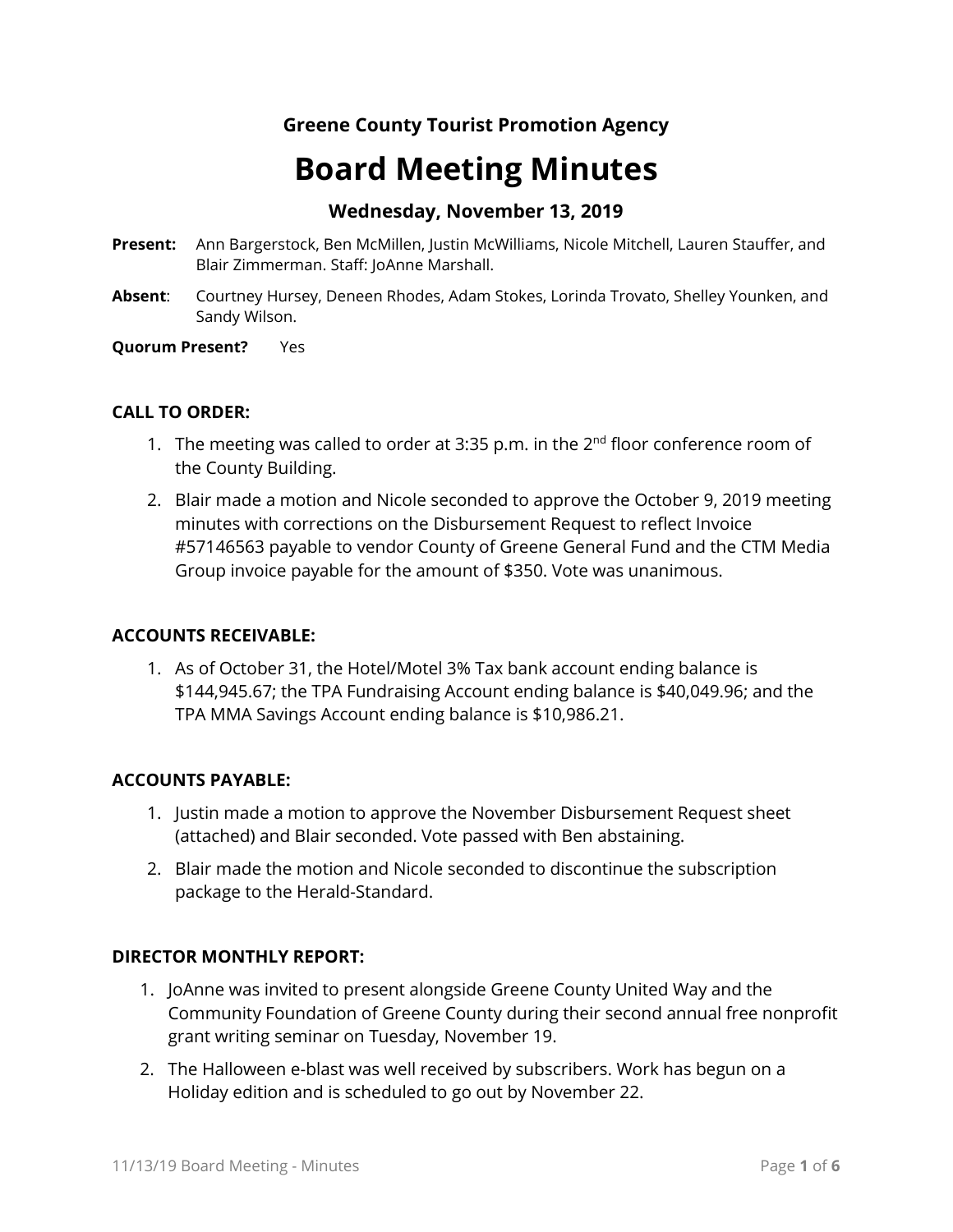#### **COMMITTEE REPORTS:**

#### *Advertising & Promotion:*

Blair made the motion and Lauren seconded to purchase the following advertising packages with a unanimous vote: 1. Annual renewal of \$4,032 for *Pennsylvania On Display* to include four Visitor Guide bins on I-79/I-90 Rest Areas and two Turnpike Plazas Visitor Guide bins. The renewal also includes all Pennsylvania Welcome Centers and one additional I-79 Welcome Center at no additional charge. 2. Half-page ads in the Spring, Summer and Fall issues of *Where &* 

*When Publication* for \$1,100 per issue.

3. Full-page ads in the Spring, Summer and Fall issues of WV Living and a 1-year digital advertising package from *New South Media* for \$6,000.

*Bylaws: Nothing at this time.*

**Finance:** Lauren made the motion and Justin seconded to accept the 2<sup>nd</sup> Quarter Financial Report (attached). Vote was unanimous.

> Discussion was held on preparing the 2020 budget. Emphasis will be towards maintaining advertising, the development of training opportunities for our partners, and possible avenues to increase revenue for larger projects.

*Fundraising: Nothing at this time.*

*Grants:* Lauren made the motion and Nicole seconded to approve the final disbursements for advertising and promotions grants of: \$1000 to the Greene County Fair Board for the Lucas Oil Truck Pull; \$250 to Lippencott Alpacas for the Open House; \$350 for Nathanael Greene Community Development for the Art Blast on the Mon; \$1000 to Observer-Reporter for the Farm to Fork Greene County; \$500 to Waynesburg Prosperous & Beautiful for the 50's Fest & Car Cruise; and \$1000 to White Covered Bridge for the White Covered Bridge Festival. Vote was unanimous.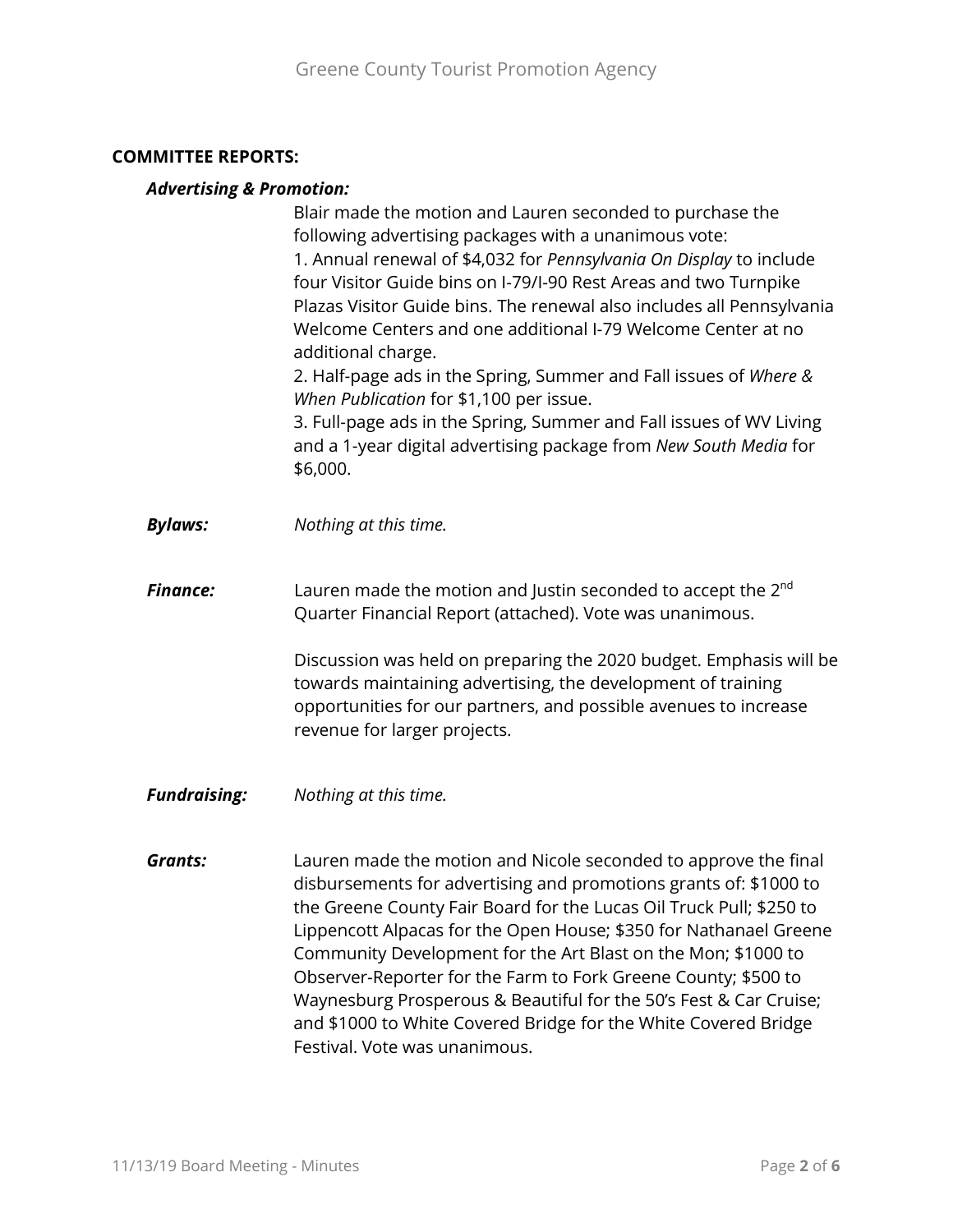The 2020 Grant Program is now available online for Tourism partners and will be accepting applications until 4 p.m. on Tuesday, January 7. Twenty-one partners and prospective partners attended the Quarterly Meeting for the release of the program that was held on November 6 at the I-79 Welcome Center.

*Hotel/Motel Tax:* Hotel occupancy for September 2019 was 59.8% with an average daily room rate of \$86.68 and revenue per available room at \$51.85

*Long-Range/Strategic Planning: Nothing at this time.*

**Partnership:** Riverrun Books in Greensboro joined as a partner.

Justin made the motion and Ben seconded the 2020 Partnership Program and Visitor Guide Ad Program. There will be no changes to the program and an early bird discount date is set for Friday, December 13. The vote was unanimous.

#### **OLD BUSINESS:**

1. Lauren made the motion and Justin seconded to add Wesley Wright as a nomination for the Conservation Board of Directors.

#### **NEW BUSINESS:**

- 1. The next Upper Ohio Valley Regional Tourism Meeting is on Wednesday, November 20 at Belmont County in Ohio. Please let JoAnne know if you are interested in attending.
- 2. Board members are invited to submit nominations to serve on the Tourism Board for the 2020-22 term. Dates and times of the 2020 meetings are also up for discussion at the December 11 meeting.

## **PUBLIC COMMENT:**

*None*

## **ADJOURNMENT:**

1. The meeting adjourned at 4:45 p.m. by a motion from Blair and seconded by Nicole. The next meeting will be Wednesday, December 11 at 3:30 p.m. in the 2<sup>nd</sup> Floor Conference Room of the County Building.

*Minutes submitted by JoAnne Marshall.*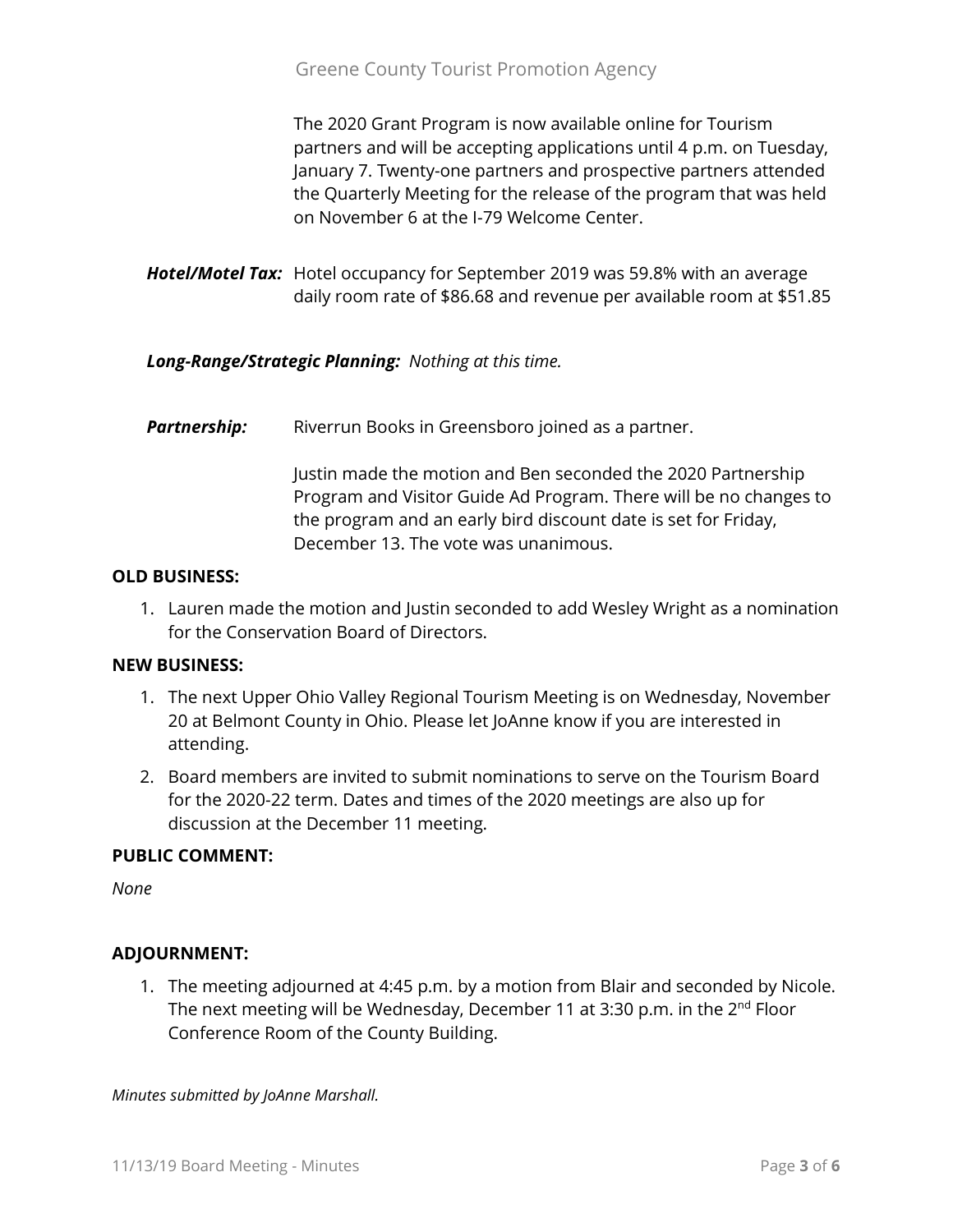|                                                                                          |                                                                  | 11/14/2019                                | 11/11/2019                                  | 11/08/2015                                                         | 11/06/2019<br>EL05/2019       | 11/05/2019                                         | 6T02/S0/TT                           | 11/01/2019                                                                          | 11/01/2019<br>11/01/2013      | 11/01/2019                    | 10/31/2019                        | 610Z/0E/01                    | 10/21/2019                    | 10/21/2019                    | 6102/01/01<br>6102/12/01                                                            | 10/10/2019                         | Date                  |
|------------------------------------------------------------------------------------------|------------------------------------------------------------------|-------------------------------------------|---------------------------------------------|--------------------------------------------------------------------|-------------------------------|----------------------------------------------------|--------------------------------------|-------------------------------------------------------------------------------------|-------------------------------|-------------------------------|-----------------------------------|-------------------------------|-------------------------------|-------------------------------|-------------------------------------------------------------------------------------|------------------------------------|-----------------------|
| <b>MM=</b><br><b>HM=</b><br>FR=                                                          | Payment Authorized by:<br>Payment Authorized by:<br>Compiled by: |                                           |                                             | 180622                                                             | 2182<br>2181                  | S61000193                                          |                                      | GCTPA1119P                                                                          | LZ5581-510<br>2177            | 2176                          | 81000161                          | 2178                          | 2174                          | 2173                          | 075132<br>2172                                                                      | 075115                             | Invoice#              |
| Hotel/Motel Tax Account<br>TPA Money Market Account<br>TPA Fundraising Account<br>Legend |                                                                  | Greene County Chamber of Commerce         | JoAnne E Marshall                           | County of Greene General Fund<br>County of Greene General Fund     | County of Greene General Fund | Ogden Publications, Inc.                           | Memories & Melodies                  | Pennsylvania On Display<br>CTM Media Group Inc.                                     | County of Greene General Fund | County of Greene General Fund | WANB Radio                        | County of Greene General Fund | County of Greene General Fund | County of Greene General Fund | County of Greene General Fund<br>County of Greene General Fund                      | County of Greene General Fund      | Vendor                |
|                                                                                          |                                                                  | Chamber After Hours - 1 Guest             | Social Media Advertising (10/8/19-11/11/19) | October Postage<br>Observer-Reporter - 1 year digital subscription | October Payroll               | Laurel Highlands Magazine Full Page Ad (Fall 2019) | Google Photo Packages (12 Locations) | PA Brochure Distribution (Nov. 2019)<br>Ohio Amish Country Distribution (Nov. 2019) | November Copier               | November Avaya                | October Tourism Minute (11 spots) | October Verizon Cell Phone    | 2018 Audit Allocation         | October Windstream            | Staple Supplies: Plexi Holders and Binders<br>Travel Expenses - Marshall (96 miles) | Travel Expenses - Adams (76 miles) | Memo                  |
|                                                                                          | Date:<br>Date:<br>Date:                                          | TOTAL REQUESTED THIS REPORT \$<br>$\star$ |                                             |                                                                    | XXXXX                         |                                                    |                                      |                                                                                     | XXXXXX                        |                               |                                   |                               |                               | ×к                            |                                                                                     |                                    | Į<br>31<br><b>KIM</b> |
|                                                                                          |                                                                  | 10,189.34<br>15.00                        | 58.49                                       | 186.47<br>202.80                                                   | 3,901.10                      | 1,665.00                                           | 2,100.00                             | 350.00                                                                              |                               | 14.78                         | 220.00                            | 61.74                         | 500.00                        | 15.78                         | 124.93<br>55.68                                                                     | 44.08                              | Amount                |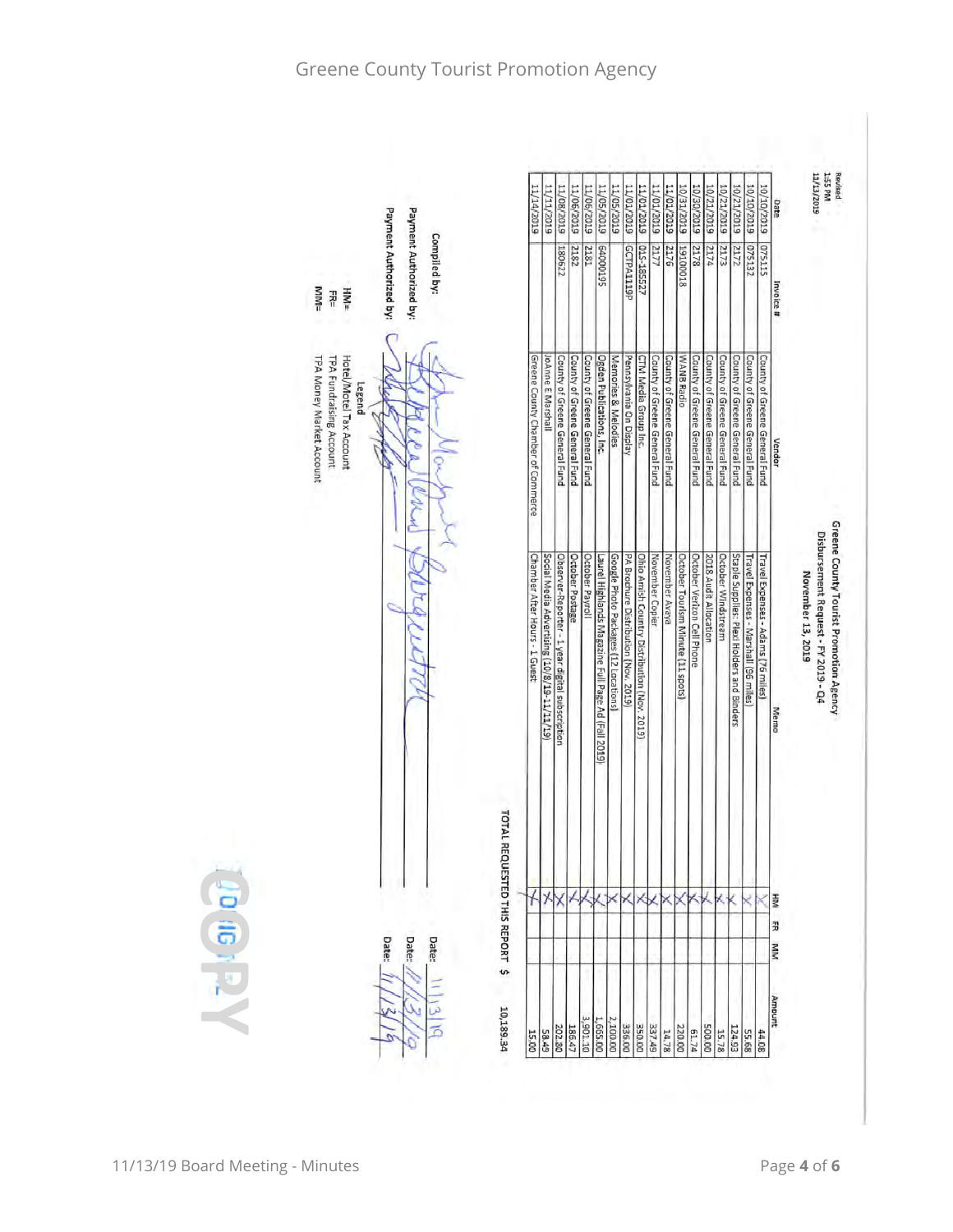8:23 PM<br>11/12/2019<br>Accrual Basis

#### **Greene County Tourist Promotion Agency** Profit & Loss Budget vs. Actual January through June 2019

|                                       | Jan - Mar 19 | Jan - Mar 19<br><b>Budget</b> | Apr-June 19 | Apr-June<br><b>Budget</b> | Jan-June<br>2019 | 2019 Budget | % of Budget |  |  |  |
|---------------------------------------|--------------|-------------------------------|-------------|---------------------------|------------------|-------------|-------------|--|--|--|
| Ordinary Income/Expense               |              |                               |             |                           |                  |             |             |  |  |  |
| Income                                |              |                               |             |                           |                  |             |             |  |  |  |
| 43310 · County Personnel Contribution | 9,446.41     | 9,550.03                      | 11,370.24   | 9,549.99                  | 20,816.65        | 38,200.00   | 54%         |  |  |  |
| 43110 · Hotel/Motel Tax               | 40,23277     | 41.250.00                     | 45,532.94   | 41,250.00                 | 85,765.71        | 165,000.00  | 52%         |  |  |  |
| 43115 · Charges for Services          |              |                               |             |                           |                  |             |             |  |  |  |
| Seminar/Training                      | 35.00        | 0.00                          | 000         | 0.00                      | 35.00            | 0.00        | 0%          |  |  |  |
| Tours                                 | 0.00         | 0.00                          | 300 00      | 0.00                      | 300.00           | 0.00        | 0%          |  |  |  |
| <b>Advertising Sales</b>              |              |                               |             |                           |                  |             |             |  |  |  |
| <b>Co-Op Advertising Sales</b>        | 0.00         | 1,500.00                      | 500.00      | 0.00                      | 500.00           | 1,500.00    | 33%         |  |  |  |
| Visitor Guide Ad Sales                | 6,675.00     | 6,500.00                      | 0.00        | 0.00                      | 6,675.00         | 6,500.00    | 103%        |  |  |  |
| <b>Total Advertising Sales</b>        | 6,675.00     | 8,000.00                      | 500 00      | 0.00                      | 7,175.00         | 8,000.00    | 90%         |  |  |  |
| <b>Inventory Sales</b>                | 126.83       | 75.00                         | 234.34      | 250.00                    | 361.17           | 1,000.00    | 36%         |  |  |  |
| <b>Partnership Dues</b>               | 6,260.00     | 6,700.00                      | 100.00      | 0.00                      | 6,360.00         | 6,700.00    | 95%         |  |  |  |
| Total 43115 · Charges for Services    | 13,096.83    | 14,775.00                     | 1,134.34    | 250.00                    | 14,231.17        | 15,700.00   | 91%         |  |  |  |
| 43205 · Interest Income               | 273.94       | 150.00                        | 24178       | 150.00                    | 51572            | 600 00      | 86%         |  |  |  |
| 48900 · Shipping and Delivery Income  | 13.00        | 0.00                          | 0.00        | 0.00                      | 13.00            | 0.00        | 0%          |  |  |  |
| <b>Total Income</b>                   | 63,062.95    | 65,725.03                     | 58,279.30   | 51,199.99                 | 121,342.25       | 219,500.00  | 55%         |  |  |  |
| <b>Gross Profit</b>                   | 63,062.95    | 65,725.03                     | 58,279 30   | 51,199.99                 | 121,342.25       | 219,500.00  | 55%         |  |  |  |
| Expense                               |              |                               |             |                           |                  |             |             |  |  |  |
| Personnel/Payroll                     |              |                               |             |                           |                  |             |             |  |  |  |
| 61106 · Salaries & Wages              | 14,305.16    | 16,500.00                     | 16,226.26   | 17,500.00                 | 30,531.42        | 68,000 00   | 45%         |  |  |  |
| 61205 Medical Coverage                | 3,774.89     | 2,700.00                      | 8,201.22    | 2,700.00                  | 11.976.11        | 10,800.00   | 111%        |  |  |  |
| 61210 · Workers Comp.                 | 24.78        | 62 53                         | 33.78       | 6249                      | 58.56            | 250 00      | 23%         |  |  |  |
| 61216 · Unemployment Comp.            | 469.54       | 250.03                        | 135.63      | 249.99                    | 605.17           | 1,000 00    | 61%         |  |  |  |
| 61221 · Social Security Tax           | 840.70       | 1,000.03                      | 909.23      | 999.99                    | 1,749.93         | 4,000.00    | 44%         |  |  |  |
| 61222 Medicare Tax                    | 196.59       | 250 03                        | 212.61      | 249.99                    | 409.20           | 1,000.00    | 41%         |  |  |  |
| 61225 · Life Insurance                | 31.20        | 75:00                         | 48.00       | 75.00                     | 79.20            | 300.00      | 26%         |  |  |  |
| 61230 · Retirement                    | 0.00         | 0.00                          | 0.00        | 0.00                      | 0.00             | 2,500.00    | 0%          |  |  |  |
| <b>Total Personnel/Payroll</b>        | 19,642.86    | 20,837.62                     | 25,766.73   | 21,837.46                 | 45,409.59        | 87,850.00   | 52%         |  |  |  |
| Services                              |              |                               |             |                           |                  |             |             |  |  |  |
| 62740 · Partnership Meetings          | 1,322.13     | 3,000 00                      | 28.95       | 0.00                      | 1,351.08         | 3,000 00    | 45%         |  |  |  |
| 62205 · Local Service                 | 98.62        | 124 97                        | 97.84       | 125.01                    | 196.46           | 500 00      | 39%         |  |  |  |
| 62305 - Postage/Shipping              | 423.14       | 1,000.03                      | 1,280 36    | 1,999.99                  | 1,703.50         | 5,000.00    | 34%         |  |  |  |
| 62310 · Advertising                   |              |                               |             |                           |                  |             |             |  |  |  |
| <b>Distribution Program</b>           | 2,058.00     | 2,275.03                      | 2,455.50    | 2,274.99                  | 4,513.50         | 9,100.00    | 50%         |  |  |  |
| TV / Radio                            |              |                               |             |                           |                  |             |             |  |  |  |
| <b>WANB Radio</b>                     | 0,00         | 0.00                          | 630.00      | 1,000.00                  | 630 00           | 3,000 00    | 21%         |  |  |  |
| <b>Total TV / Radio</b>               | 0.00         | 000                           | 630.00      | 1,000.00                  | 630.00           | 3,000 00    | 21%         |  |  |  |
| Print                                 |              |                               |             |                           |                  |             |             |  |  |  |
| Misc. Print                           | 0.00         | 8,580.94                      | 3,507.00    | 0.00                      | 3,507.00         | 8,580.94    | 41%         |  |  |  |
| Where & When                          | 000          | 0,00                          | 1,355 00    | 1,355.00                  | 1,355.00         | 2,710.00    | 50%         |  |  |  |
| VisitPittsburgh                       | 4,200,00     | 4,200.00                      | 0.00        | 0.00                      | 4,200,00         | 4,200 00    | 100%        |  |  |  |
| Observer-Reporter                     | 324.00       | 331.56                        | 1,109.91    | 1,132 50                  | 1,433,91         | 3,729 06    | 38%         |  |  |  |
| New South Media - WV Living           | 1,700.00     | 1,700.00                      | 1,700.00    | 1,700.00                  | 3,400.00         | 5,100.00    | 67%         |  |  |  |
| Herald-Standard / GC Messenger        | 0,00         | 000                           | 1,665.00    | 1,665.00                  | 1,665.00         | 3,330 00    | 50%         |  |  |  |
| GreeneScene / Direct Results          | 0.00         | 500.00                        | 0.00        | 0.00                      | 0.00             | 1,000.00    | 0%          |  |  |  |
| <b>Coal Show Program</b>              | 0.00         | 0.00                          | 150.00      | 150.00                    | 150.00           | 150 00      | 100%        |  |  |  |
| <b>Chamber of Commerce</b>            | 100.00       | 100.00                        | 250.00      | 250.00                    | 350.00           | 350.00      | 100%        |  |  |  |
| Pennsylvania Vacation Guide           | 5,557 50     | 5,850.00                      | 0.00        | 0.00                      | 5,557.50         | 5,850 00    | 95%         |  |  |  |
| <b>Total Print</b>                    | 11,881.50    | 21,262.50                     | 9,736.91    | 6,252.50                  | 21,618.41        | 35,000.00   | 62%         |  |  |  |
| Digital                               |              |                               |             |                           |                  |             |             |  |  |  |
| www.VisitPA.com                       | 3,442.50     | 3,150 00                      | 0.00        | 0.00                      | 3,442.50         | 3,150 00    | 109%        |  |  |  |

Page 1 of 2